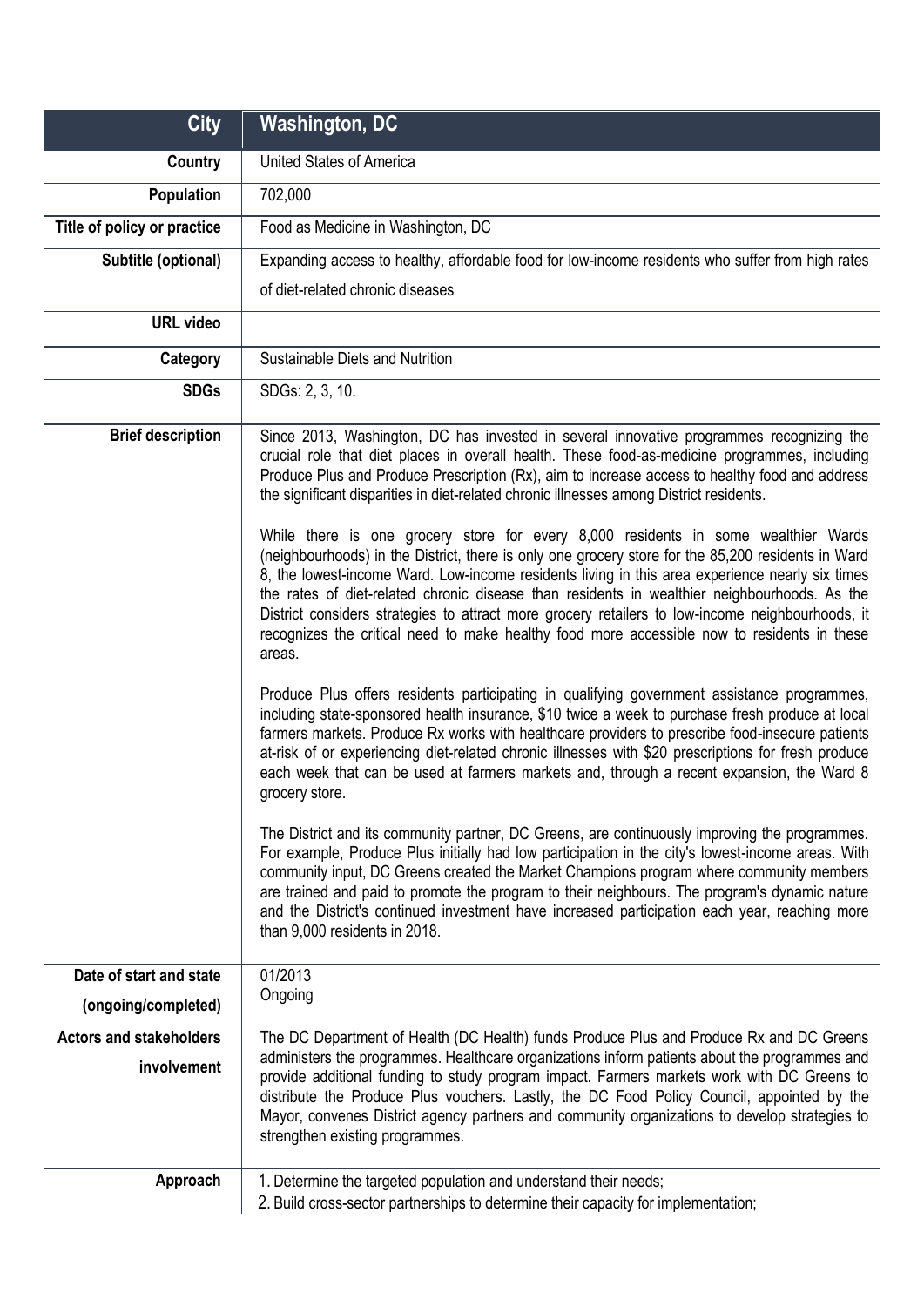|            | 3. Secure funding from the local government, healthcare, or philanthropic community;<br>4. Pilot approach with small number of participants and evaluate the implementation, including<br>lessons learned;<br>5. Scale the approach after incorporating findings into the program;<br>6. Continue to evaluate the program and incorporate lessons learned.                                                                                                                                                                                                                                                                                                                                                                                                                                                                                                                                                   |
|------------|--------------------------------------------------------------------------------------------------------------------------------------------------------------------------------------------------------------------------------------------------------------------------------------------------------------------------------------------------------------------------------------------------------------------------------------------------------------------------------------------------------------------------------------------------------------------------------------------------------------------------------------------------------------------------------------------------------------------------------------------------------------------------------------------------------------------------------------------------------------------------------------------------------------|
| Innovation | Although a growing body of research links diet to overall health, many local governments in the<br>United States have not yet explicitly invested in food-as-medicine programmes. The District's<br>investment in these programmes makes it a leader among U.S. cities, especially because these<br>programmes do not require a dollar match from participating residents. The District's investment in<br>Produce Plus has grown from an initial investment of \$50,000 in 2012 to more than \$1.1 million in<br>2018.                                                                                                                                                                                                                                                                                                                                                                                      |
|            | The transformative power of Produce Plus comes from its community-centred design. In addition<br>to the Market Champions, who are paid to promote the program in their communities, Produce<br>Plus draws a significant volume of volunteers from the communities served by the program. In<br>turn, Produce Plus helps increase the purchasing power of low-income residents and provides<br>additional income for local farmers in the region.                                                                                                                                                                                                                                                                                                                                                                                                                                                             |
|            | The District's investment in Produce Rx also makes it a national leader in investing in food-as-<br>medicine programmes. In 2018-2019, the District funded an expansion of Produce Rx that allows<br>participants to spend their vouchers at the grocery store in Ward 8. This pilot is a collaboration<br>between DC Health, the healthcare provider AmeriHealth, DC Greens, and Giant Foods. The<br>patients connect with an in-store nutritionist at the grocery store who advises them on how to<br>make healthy purchases with their vouchers, better equipping them with the knowledge to make<br>healthier purchasing decisions.                                                                                                                                                                                                                                                                      |
| Impact     | The District's food-as-medicine programmes impact participation, healthy behaviours and local<br>food investment. In 2018, Produce Plus provided over 9,000 participants with bi-weekly coupons,<br>totalling nearly \$877,200 distributed with an impressive 95% redemption rate. More than half of<br>the residents who participate in Produce Plus live in the two wards of the city with the fewest<br>grocery stores. While Produce Rx is smaller, the program provided weekly vouchers to over 112<br>patients through five clinical partners in 2017. With the rollout of the 2018-2019 pilot, the program<br>will impact more than 500 residents this year, a nearly four-fold increase.                                                                                                                                                                                                             |
|            | The programmes also improve healthy behaviours among participants. A 2015 analysis found that<br>Produce Plus participants consumed more fruits and vegetables than residents with similar<br>incomes who did not participate in the program. A 2017 evaluation of Produce Rx showed an even<br>more significant impact on its participants – more than half of the Produce Rx participants reduced<br>their BMI, 90% improved the relationship with their doctor and 64% increased their produce<br>intake.<br>Finally, the programmes support local farmers and increase the viability of local farmers markets.<br>Participants in Produce Plus and Produce Rx directly pay farmers for their produce, providing an<br>important income stream for small farmers, many of whom are low-income themselves. The<br>program is estimated to generate approximately \$16,000-20,000 per participating market. |
| Inclusion  | The District's food-as-medicine programmes catalyse cross-sector partnerships between local<br>government, community organizations and healthcare providers. DC Health collaborates with<br>other District Departments such as the Department of Human Services, which administers federal<br>nutrition assistance programmes, and the Department of Healthcare Finance, which administers<br>federal healthcare programmes. Community organizations like DC Greens implement and expand<br>the reach of the programmes to vulnerable populations like low-income residents, seniors and<br>residents with disabilities. These community partners also provide opportunities for residents to<br>get engaged by spreading the word to their neighbours. Healthcare providers refer eligible<br>patients to the programmes and ensure patients understand how diet impacts health. Local                      |